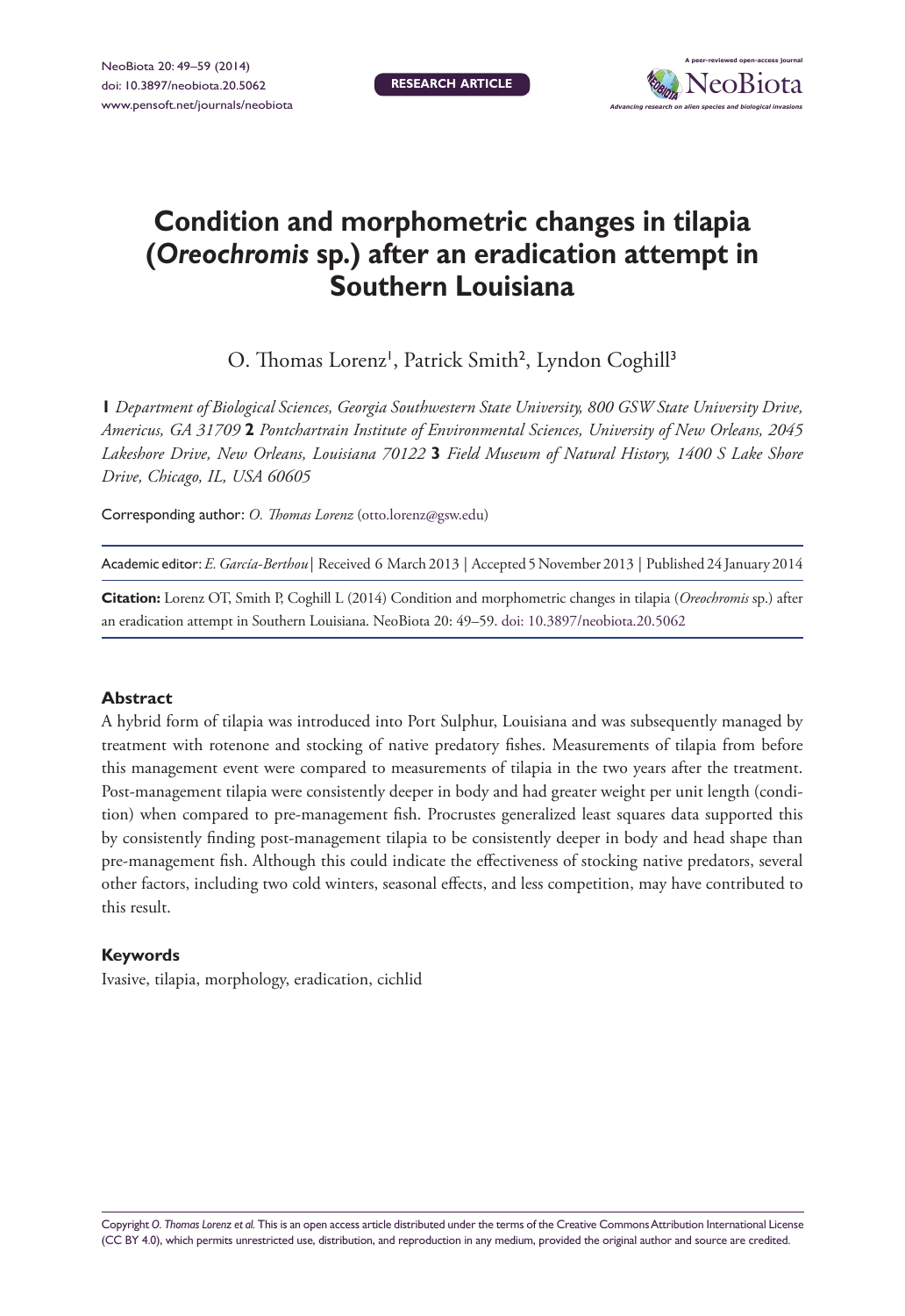### **Introduction**

Previous work has shown that both natural and human impacts can change the morphology of populations. Grant and Grant (2002) and Witte et al. (2008) found that changes can occur as a fixed result over years, while Tollrian and Harvell's (1999) work found it could occur within a generation as phenotypic plasticity. Rapid morphological change has been observed as a response to predation in a variety of species, including plants, cladocerans (Stibor 1992), snails (Brönmark et al. 2011) and fishes (Brönmark and Miner 1992). Fish have shown repeatedly that they can alter their body change in response to predators. Brönmark and Miner (1992) suggested that Crucian Carp (*Carassius carassius*) could increase their body depth to prevent their consumption by Northern Pike (*Esox lucius*). Additional studies have shown that Western Mosquitofish, *Gambusia affinis,* can also change their morphology in response to predators. In contrast to the Crucian Carp, *G. affinis* have been shown to decrease their body depth, improving their biomechanical capacity for escape (Langerhans et al. 2004). In addition to predation, other factors can affect fish morphology as well, such as salinity (Collyer et al. 2005), water velocity (Imre et al. 2002) and stunting (Chizinski et al. 2010). A previous study examining tilapia found that invasive *Oreochromis mossambicus* exhibit a decrease in body depth when compared to their native populations (Firmat et al. 2012).

Tilapia, in particular the genus *Oreochromis*, have been introduced extensively and are listed as one of the 100 worse invasive species in the world (Lowe et al. 2000). Eradication and understanding of their invasive biology is an important concern to protect biodiversity and local fisheries. Although tilapia are a common invasive, no study has examined morphological changes in invasive tilapia after eradication efforts. In Port Sulphur, Louisiana there was an introduction of an unknown tilapia species into a seven-mile canal system. Over one million invasive tilapia were killed by rotenone treatment in the summer of 2009 in an eradication attempt monitored by Louisiana Department of Wildlife and Fisheries. No Largemouth Bass (*Micropterus salmoides*), gar (Lepisosteidae), or other species capable of eating an adult tilapia were collected after the rotenone treatment. One month after rotenone treatments, a variety of predatory fish were then stocked by LDWF and a monitoring program was put in place for the next several years. Ten tilapia were collected during the next two years and then they were not observed for two more years, from April 2011 until at least February of 2013 (Lorenz, unpublished data). The tilapia collected after rotenone treatment and predator stocking were noticeably unique in appearance, apparently with a deeper body.

Of note, Firmat et al. (2012) observed a strong effect of phylogenetic history on morphology, regardless of a variety of environmental conditions faced by multiple populations of invasive *O. mossambicus*. This would indicate the importance of founder effect as opposed to phenotypic plasticity. The unique aspect of this Louisiana population is the possibility of multiple founder events (the initial founding population and the founders that survived rotenone and/or other environmental effects).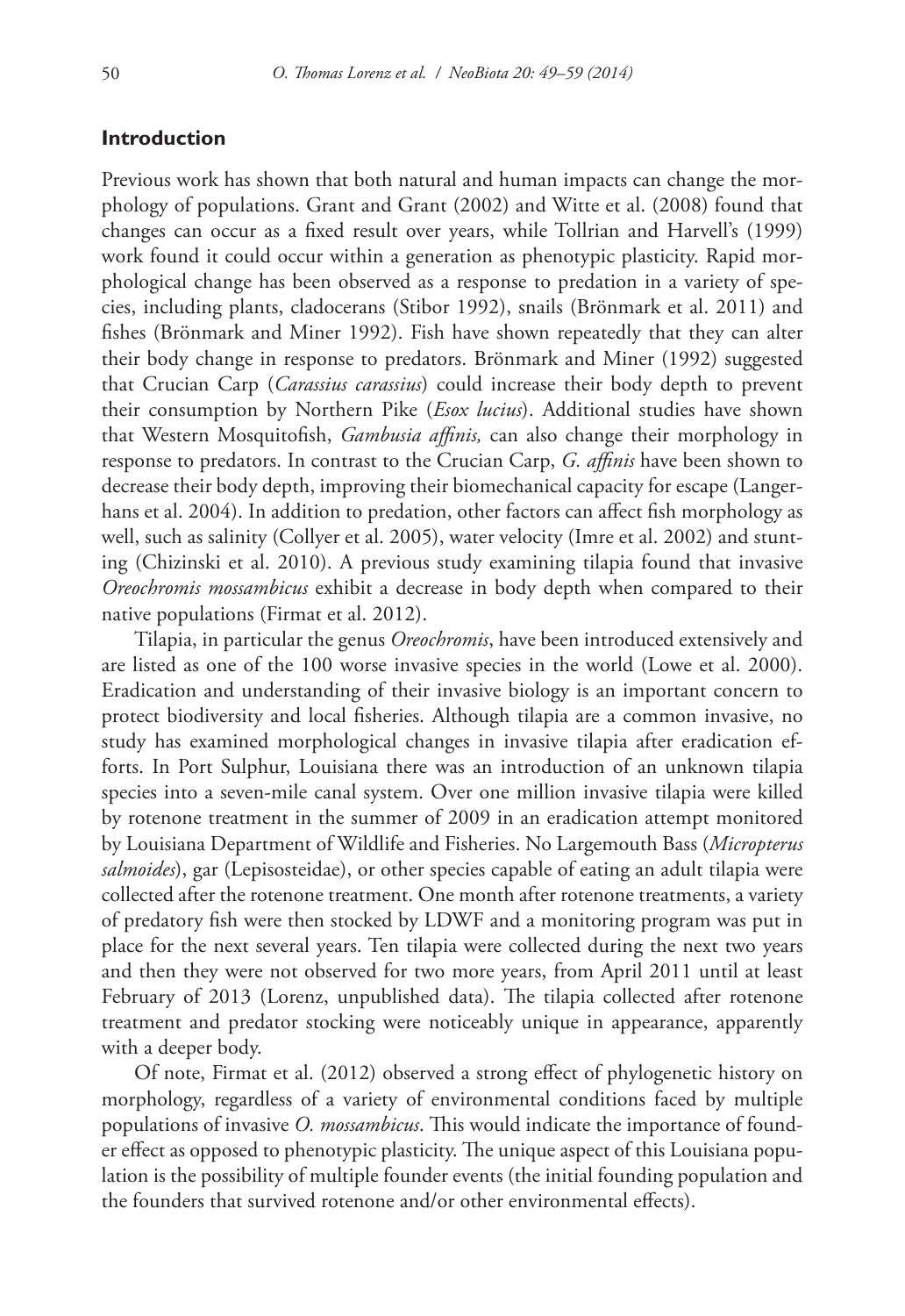## **Methods**

Twenty pre-management tilapia were collected by the initial rotenone treatment (2009), and ten post-management tilapia were collected by electrofishing (2010). Electrofishing was performed in the identical location to where fish were sampled before rotenone, within 100 meters of where the canal passes under Highway 23, north of Port Sulphur, Louisiana (29°31'29.87"N, 89°44'49.89"W). Standard length (SL) of each fish was measured to the nearest 0.1 cm on a Wildco fish measuring board, and body mass (BM) was weighed to the nearest 0.1 g on a Ohaus Navigator portable scale. Body depth was also measured to the nearest 0.1cm and all specimens were photographed by a digital camera (Pentax K-10D).

#### **Analysis of Covariance Models**

Two different analysis of covariance (ANCOVA) tests were performed to compare fish pre and post management. Each measurement (standard length, body depth, and weight) was  $log_{10}$ -transformed prior to analysis for allometric scaling. The predictor variables for both ANCOVAs were standard length and a factor designating whether each individual fish was pre or post management (hereafter referred to as year). The first ANCOVA weight as a response variable and the second used body depth as a response variable. The design of these tests was to see if year was a significant predictor for either response variable with standard length as a covariate (*α*=0.05). Each model initially included an interaction between year and standard length. If the interaction term was not statistically significant (at *α*=0.05), it was removed. The ANCOVAs were created using R statistical software package version 2.12.1 (R Core Team 2012).

#### **Geometric Morphometrics**

Standardized photographs of individuals were entered into TPSDig2 where 15 landmarks were placed on each individual to generate the *x* and *y* coordinates used for further analyses (Rohlf 2005). Landmarks were chosen in a fashion similar to Klingenberg et al. (2003), with additional measurements to indicate other possible morphological changes, such as eye size (Figure 1). Landmark files were imported into MorphoJ version 1.04a where partially generalized Procrustes coordinates were generated (Rohlf and Slice 1990, Rohlf and Marcus 1993, Klingenberg 2011).

The Procrustes coordinates were then used to generate principal components (PCs). A multivariate analysis of covariance (MANCOVA) design was then implemented with two covariates, and year as predictor variables. The response variable of this model was all PC components with an eigenvalue  $> 1$  (PC1 – PC5), accounting for 82% of the variance. Previously, centroid size alone has been used as a covariate for similar MANCOVAs, but in this case it was also found to be correlated with standard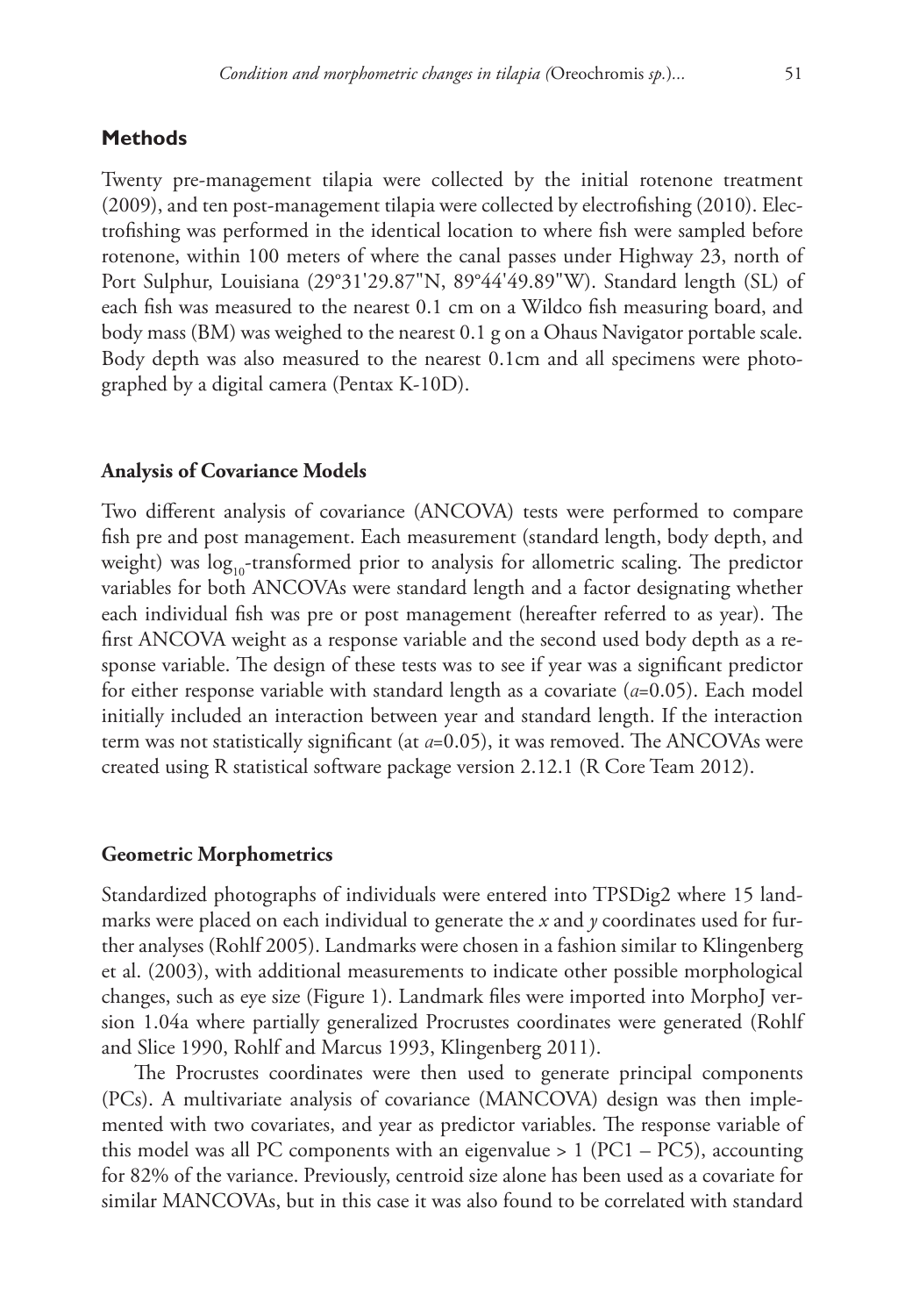

**Figure 1.** Description of the landmarks. **1** tip of snout at fold anterior to ethmoid/nasal bones, with mouth closed **2** anterior base of dorsal fin **3** base of the caudal fin at the level of the lateral line **4** anterior base of the anal fin **5** center of the eye **6** bottom of the eye **7** top of the eye **8** edge of the head directly above the center of the eye **9** posterior end of the dorsal fin base **10** base of the caudal fin, dorsal **11** base of the caudal fin, ventral **12** posterior end of the anal fin base **13** anterior end of the anal fin base **14** most posterior edge of operculum **15** corner of the mouth, where maxillary angle rests when the mouth is closed

length (Firmat et al. 2012). For our study, it was not highly correlated with standard length ( $R^2$  = 0.028, p = 0.432), therefore both standard length and centroid size were used as covariates in our MANCOVA. All interactions were initially included in the model and any non-significant (*α*=0.05) terms were removed step-wise with higher order interactions being removed first.

A between groups PCA (bgPCA) was also performed. We modified the bgPCA section of the ordination program for R statistical software found in Zeldich et al. (2012) for this part. To remove the effects of centroid size and standard length, residuals from a multivariate regression were used (Shape ~ centroid size + standard length). The deformation along the first PC axis was plotted for each coordinate as this has been suggested as a preferred method for interpreting the change in shape data between groups (Mitteroecker and Bookstein 2011).

All analyses after generation of Procrustes coordinates were performed using R statistical software, unless otherwise noted (R Core Team 2012).

#### **Results**

#### **Analysis of Covariance Models**

An interaction between standard length and year was not found to be a significant predictor of weight (ANCOVA, d.f = 1, 26; *F* = 0.10; *P* =0.760) or body depth (AN-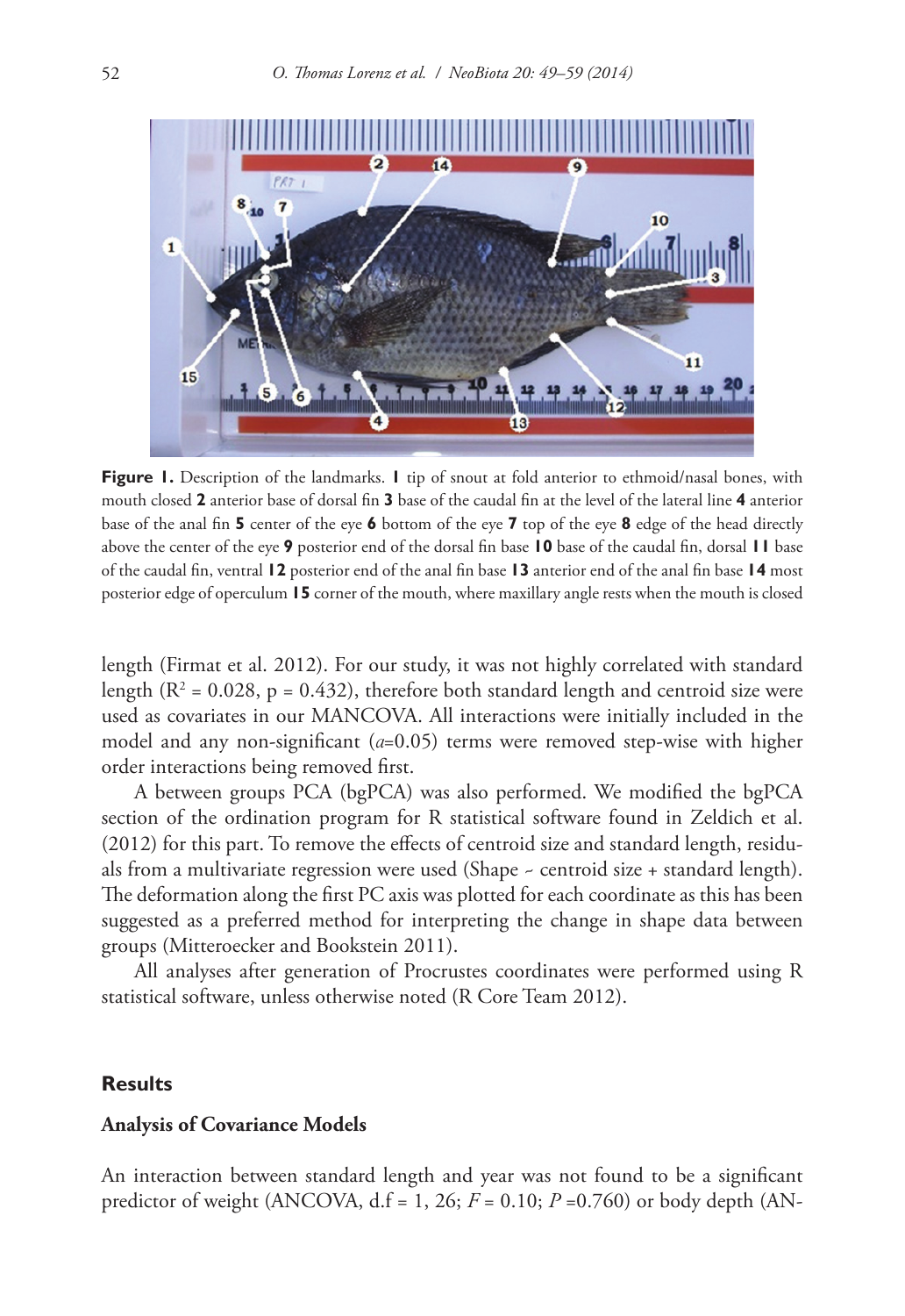

**Figure 2.** Relationship between log transformed standard length and log transformed weight as a scatter plot for fish from pre and post management (2009 and 2010, respectively). Two lines of best fit were created, one for each year group. The regression function for 2009 was  $y = -3.03x - 4.53$ , and was  $y =$ -3.12x – 4.57 for 2010, where y is  $\log_{10}$  transformed weight in grams and x is  $\log_{10}$  transformed standard length in mm.

COVA, d.f.  $= 1$ , 26;  $F = 0.06$ ;  $P = 0.815$ ), therefore it was excluded from the reduced model for both response variables. The covariate standard length was found to be significant for both the weight and the body depth ANCOVAs (ANCOVA; d.f. = 1, 27; *F* = 1041, *P* < 0.001; ANCOVA; d.f. = 1, 27; *F*= 539; *P* < 0.001; respectively). Weight was found to be significantly different between year groups (ANCOVA; d.f. = 1, 27;  $F = 109$ ;  $P < 0.001$ ). Body depth was also found to be significantly different between year groups (ANCOVA; d.f. = 1, 27;  $F = 67$ ;  $P < 0.001$ ). The relationship between both predictor variables and standard length were plotted as a scatter plot. Lines of best fit from a linear regression were fit to fish from 2009 and 2010. These plots show that both weight and body depth were higher for fish collected post management (2010) than pre management (2009; Figs 2 and 3).

#### **Geometric Morphometrics**

The step-wise model reduction of the MANCOVA indicated there were no significant interactions included in our model (all  *values*  $> 0.05$ *). Using both centroid size* and standard length as covariates, year bins were significantly different with respect to Procrustes coordinates (d.f = 5, 22;  $F = 8.9$ ;  $P < 0.001$ ; Table 1). These data suggests that variation between years is still apparent and it aligns along the first PC axis which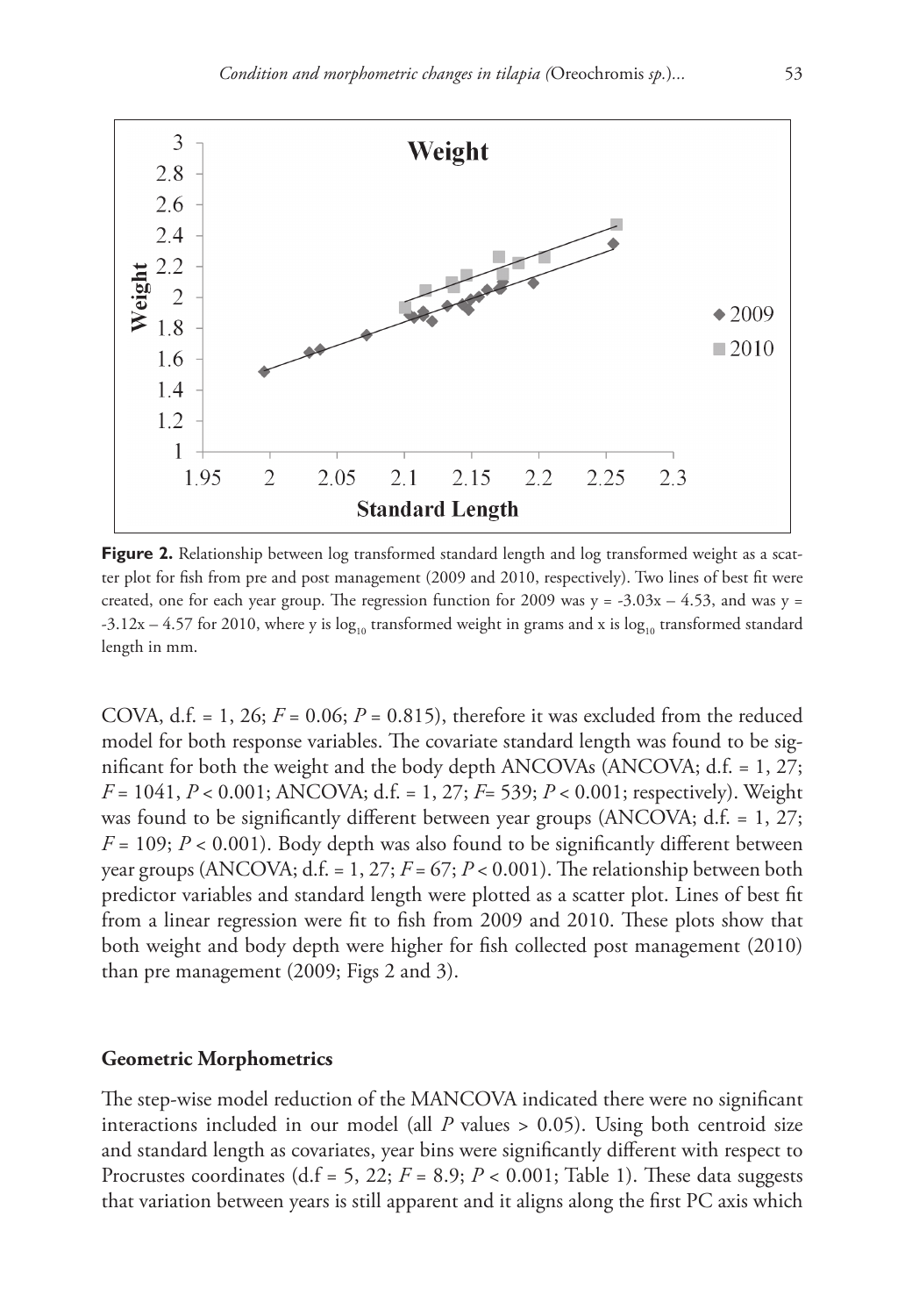

**Figure 3.** Relationship between log transformed standard length (x-axis) and log transformed body depth (y-axis) as a scatter plot for fish from pre and post management (2009 and 2010, respectively). Two lines of best fit were created, one for each year group. The regression function for 2009 was  $y = 1.11x -$ 0.61, and was y =  $1.08x - 0.48$  for 2010, where y is  $log_{10}$  transformed body depth in mm and x is  $log_{10}$ transformed standard length in mm.



**Figure 4.** Representative fish from 2009 and 2010.

Table 1. Table showing the results of the MANCOVA performed on shape for year bins.

| <b>Effect</b>   | αı    | Pillai |       |             |
|-----------------|-------|--------|-------|-------------|
| Standard length | 5, 22 | 0.73   | 11.9  | < 0.001     |
| Centroid size   | 5, 22 | 0.74   | l 2.8 | ${}< 0.001$ |
| Year            | 5, 22 | 0.67   |       | < 0.001     |

explains 35% of the total variation in shape among measured fish. Figure 4 shows representative fish from 2009 and 2010.

Figure 5 shows the deformation along PC1 of the bgPCA and illustrates marked differences between year categories. Procrustes coordinates near the anterior end of the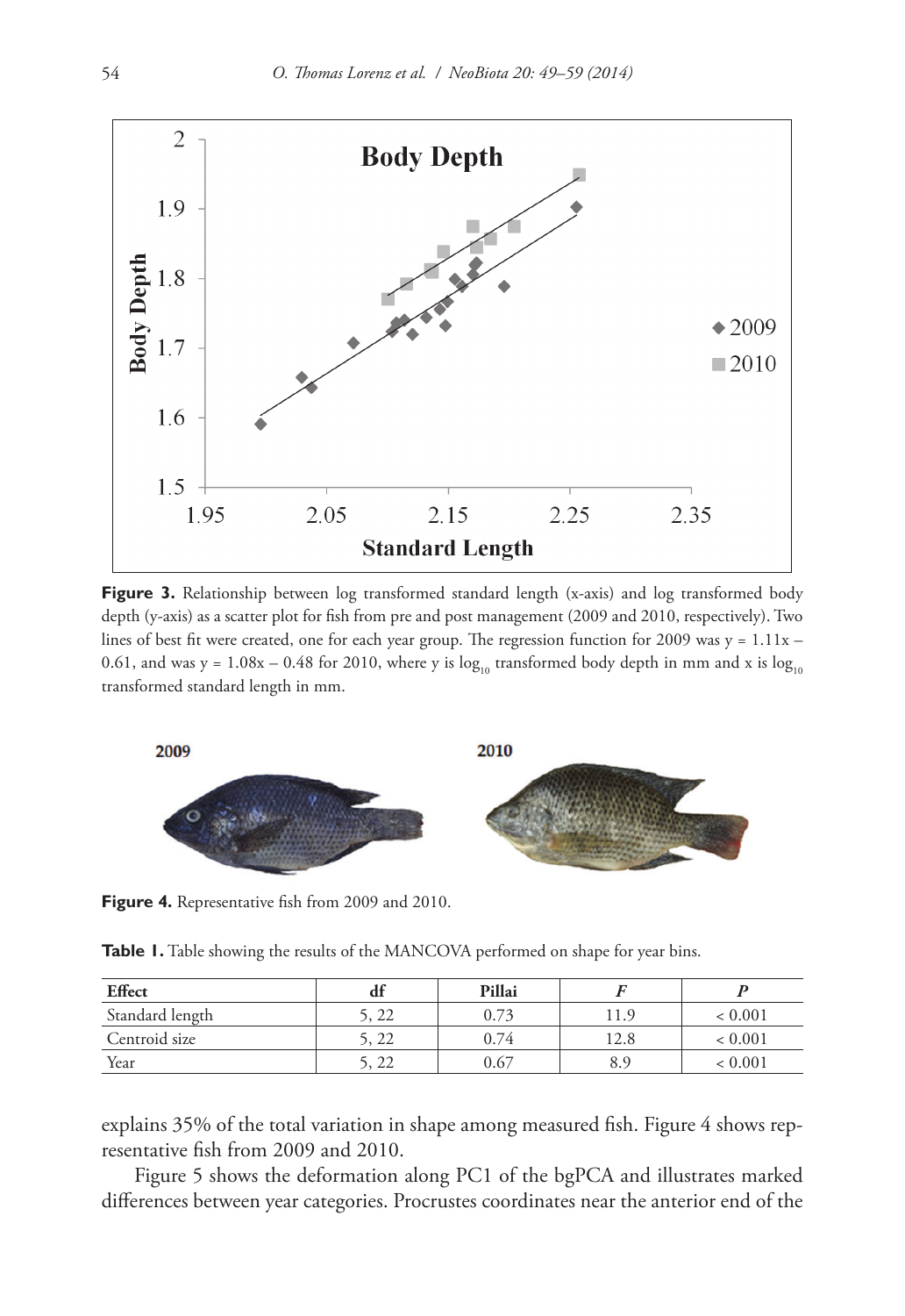

## $PC<sub>1</sub>$

**Figure 5.** This figure shows the deformation along the first principal component (PC) of a between groups principal components analysis (bgPCA; between year groups). The principal components were calculated from the residuals of a multivariate regression (see Materials and Methods for more details). The solid line and points represents the mean shape of the Procrustes coordinates and the dashed line is the change along PC1 of the bgPCA. The arrows show the change for each coordinate.

fish are drawn in a posterior direction, while Procrustes coordinates at the anterior end of the dorsal and anal fins shift outward dorsoventrally and toward the anterior of the fish (Figure 5). This suggests the fish are becoming taller in body depth and shorter in overall length between year classes.

## **Discussion**

Results from both ANCOVAs and all geometric morphometric analyses suggest that tilapia from each year bin were morphologically distinct. Post-management fish had higher bodies and were heavier per unit length than pre-management fish. The nature of our study, as well as other natural experiments, makes determining casual agents difficult if not impossible. However, the results presented here indicate that some underlying process(es) between the rotenone treatment in 2009 and 2010 caused significant changes in the morphology of tilapia from our study area.

Many possible reasons could explain this change in morphology. This apparent change in morphology could be an indicator of the success of the management plan stocking native predators. Past studies have shown that stocked predators can cause a change in the morphology of their prey (Brönmark and Miner 1992). Body depth increased in these tilapia in the same way that carp have shown increases in their body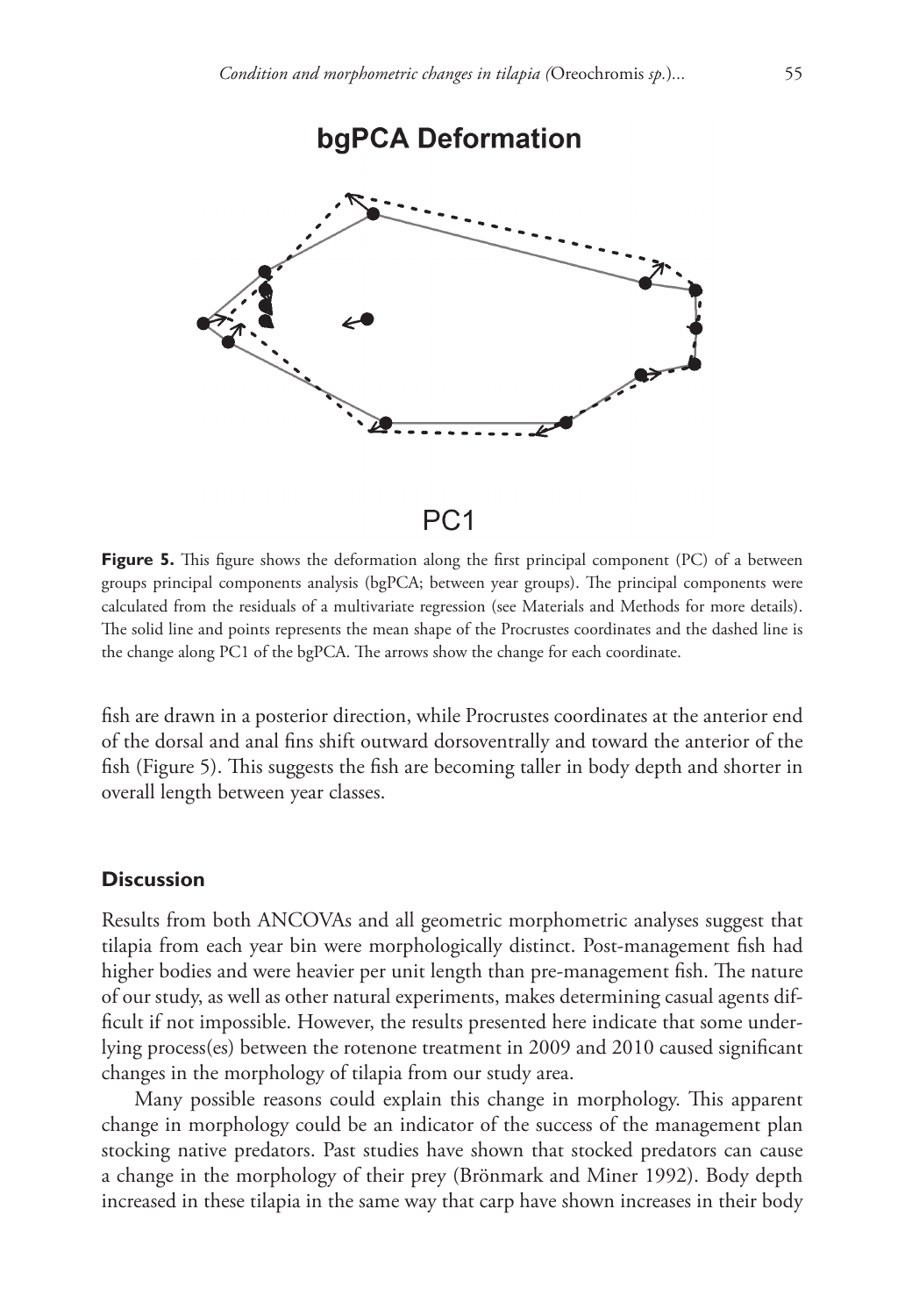depth in response to predacious northern pike. It is important to consider other environmental conditions that occurred during this time, as well as other factors that are known to affect fish morphology besides predation.

After rotenone treatment there was a dramatic decrease in fish density and a clear decrease in tilapia abundance. While this is the desired effect of this method of management, it also reduces the level of competition in this habitat. Multiple tilapia could easily be caught with a blind throw of a cast net before the rotenone treatment (Lorenz pers. obs.). This sort of density can create stunting in fish, and stunting often has the opposite morphological effect of predators (Chivers et al. 2008). The higher bodied tilapia after the rotenone treatment may have acquired this morphology because of a release from such competition. Other studies on the effects of resource limitation have not been as conclusive, with different morphological changes observed in different species (Chizinski et al. 2010). The winters of 2009 and 2010 created water temperatures below 10 degrees Celsius in these canals, which is below the normally accepted lower thermal limit for this species (Green et al. 2012). The effect of temperature on morphology of fishes has been mostly unexplored, however one study did observe European sea bass (*Dicentrarchus labrax*) to be more slender at lower temperatures (Georgakopoulou et al. 2007). While this pattern would be opposite of our observations in this study, we felt it is important to acknowledge that temperature has been shown to affect fish morphology.

Breeding condition may also be a factor, as tilapia have been shown to have a change in body condition (and presumably morphology) depending on season (Hirpo 2012). Body condition changes were observed in Nile tilapia (*Oreochromis niloticus*), between the breeding and non-breeding seasons (Hirpo 2012). It is worth noting that the 2009 tilapia from this study were caught during the breeding season and the 2010 tilapia were caught out of the breeding season. It has also been shown that invasive species such as bluegill (*Lepomis macrochirus*) can produce different morphologies to feed on more pelagic or benthic prey (Yonekura et al. 2007). Such a large scale change in the Port Sulphur canal ecosystem driven by the rotenone treatment could have changed what food was available to the tilapia. But all stomach contents examined for both years appeared to contain only algae and detritus (Lorenz, unpublished data), leading us to believe this effect was minimal.

The relatively rapid response (possibly one generation) may indicate a stronger influence of either plasticity or a bottleneck effect as opposed to selection. There is a high probability of a founder event occurring in this closed and heavily monitored system. Founder effects are a part of invasive species biology, and this population likely had multiple founder effects (the original introduction and the dramatic decrease in individuals post-rotenone). However, a stochastic event such as the rotenone treatment was also a likely selective event on the phenotypes of the surviving fish. Morphology has been shown to change as a result of bottleneck events in fish (Shao et al. 2007), including with inbred cichlids (Winemiller and Taylor 1982). For invasive tilapia, the founder effect appeared more important than local selective forces in *O. mossambicus* (Firmat et al. 2012). The question of the relative importance of stochasticity, selection, and plasticity is still speculative at this point and requires further study.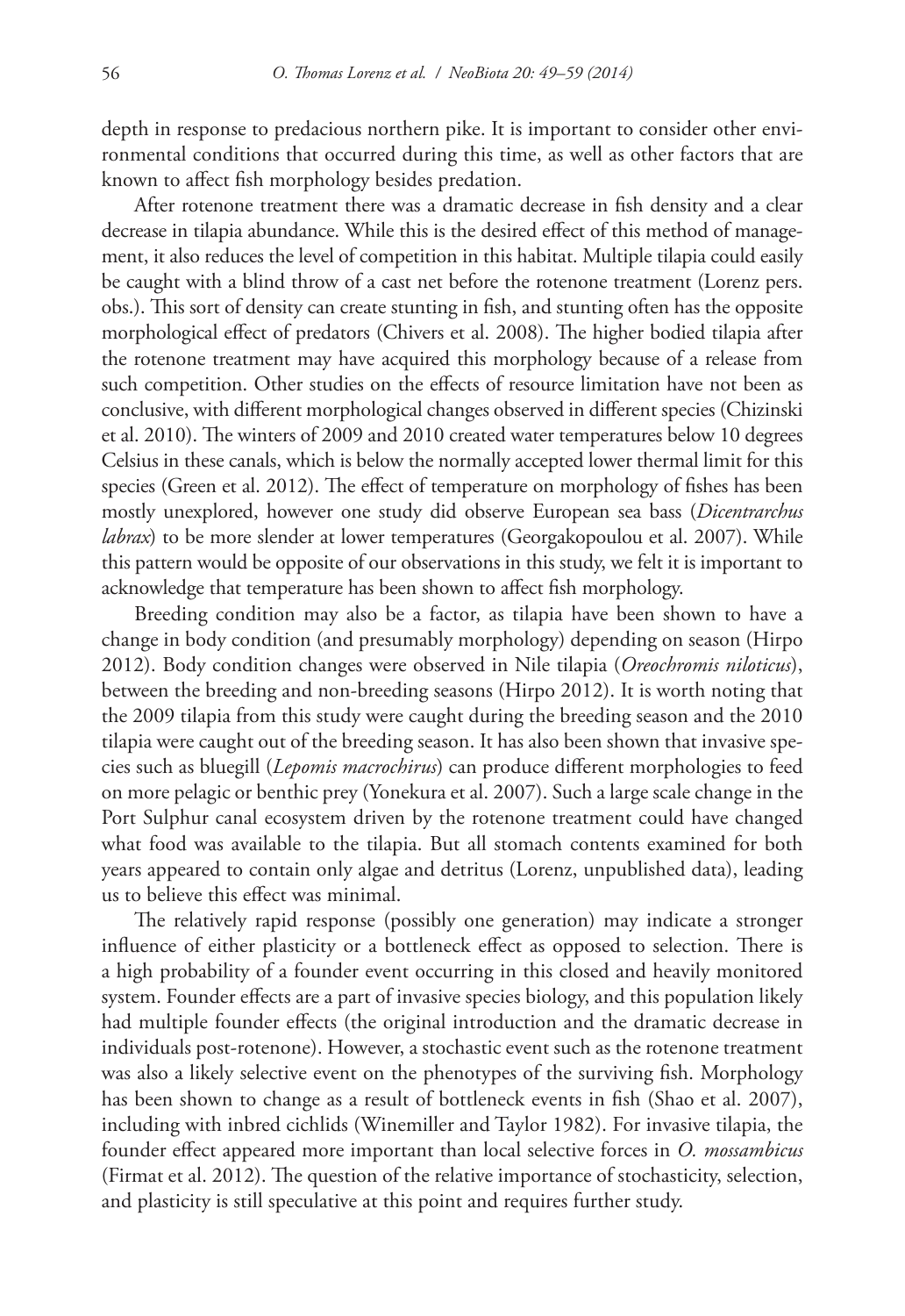## **Conclusion**

Invasive species are a serious threat, in part because they can be phenotypically plastic (Davidson et al. 2011) and can induce morphological changes in native species (Phillips and Shine 2006). Examining these changes can indicate the adaptability and impact of invasive species. If these changes can also indicate the success or unintended impact of management practices, there is a tremendous potential benefit. Tilapia from Port Sulphur changed significantly in morphology between pre and post-management year groups, and this change may have occurred because of the predators intentionally introduced to control their population. Further experiments could eliminate other reasons for such a change in morphology and determine if the predators were the most likely cause for the morphological changes observed. Using predatory game fish for management of invasive species can be successful, as seen with the reduction of invasive alewife (*Alosa pseudoharengus*) by introduced Pacific salmon (*Oncorhynchus spp.*) in Lake Michigan (Fenichel et al. 2010). In addition to control of non-native species, there are additional benefits gained from these methods including the preservation of biodiversity and native fisheries.

## **Acknowledgements**

This study was possible because of a grant from the Louisiana Department of Wildlife and Fisheries acquired by the first author and M O'Connell, University of New Orleans. LDWF employees M. Kaintz and T. Ruth aided in providing specimens for examination. This manuscript represents publication No. 12 for the Nekton Research Laboratory, Pontchartrain Institute for Environmental Sciences.

## **References**

- Brönmark C, Miner JG (1992) Predator-induced phenotypical change in body morphology in crucian carp. Science 258: 1348–1350. [doi: 10.1126/science.258.5086.1348](http://dx.doi.org/10.1126/science.258.5086.1348)
- Brönmark C, Lakowitz T, Hollander J (2011) Predator-Induced Morphological Plasticity Across Local Populations of a Freshwater Snail. PLoS ONE 6(7): e21773. [doi: 10.1371/](http://dx.doi.org/10.1371/journal.pone.0021773) [journal.pone.0021773](http://dx.doi.org/10.1371/journal.pone.0021773)
- Chivers D, Zhao X, Brown G, Marchant T, Ferrari M (2008) Predator-induced changes in morphology of a prey fish: the effects of food level and temporal frequency of predation risk. Evolutionary Ecology 22: 561–574. [doi: 10.1007/s10682-007-9182-8](http://dx.doi.org/10.1007/s10682-007-9182-8)
- Chizinski CJ, Pope KL, Wilde GR, Strauss RE (2010) Implications of stunting on morphology of freshwater fishes. Journal of Fish Biology 76: 564–579. [doi: 10.1111/j.1095-](http://dx.doi.org/10.1111/j.1095-8649.2009.02498.x) [8649.2009.02498.x](http://dx.doi.org/10.1111/j.1095-8649.2009.02498.x)
- Collyer ML, Novak JM, Stockwell CA (2005) Morphological divergence of native and recently established populations of White Sands pupfish (*Cypriondon tularosa*). Copeia 2005: 1–11. [doi: 10.1643/CG-03-303R1](http://dx.doi.org/10.1643/CG-03-303R1)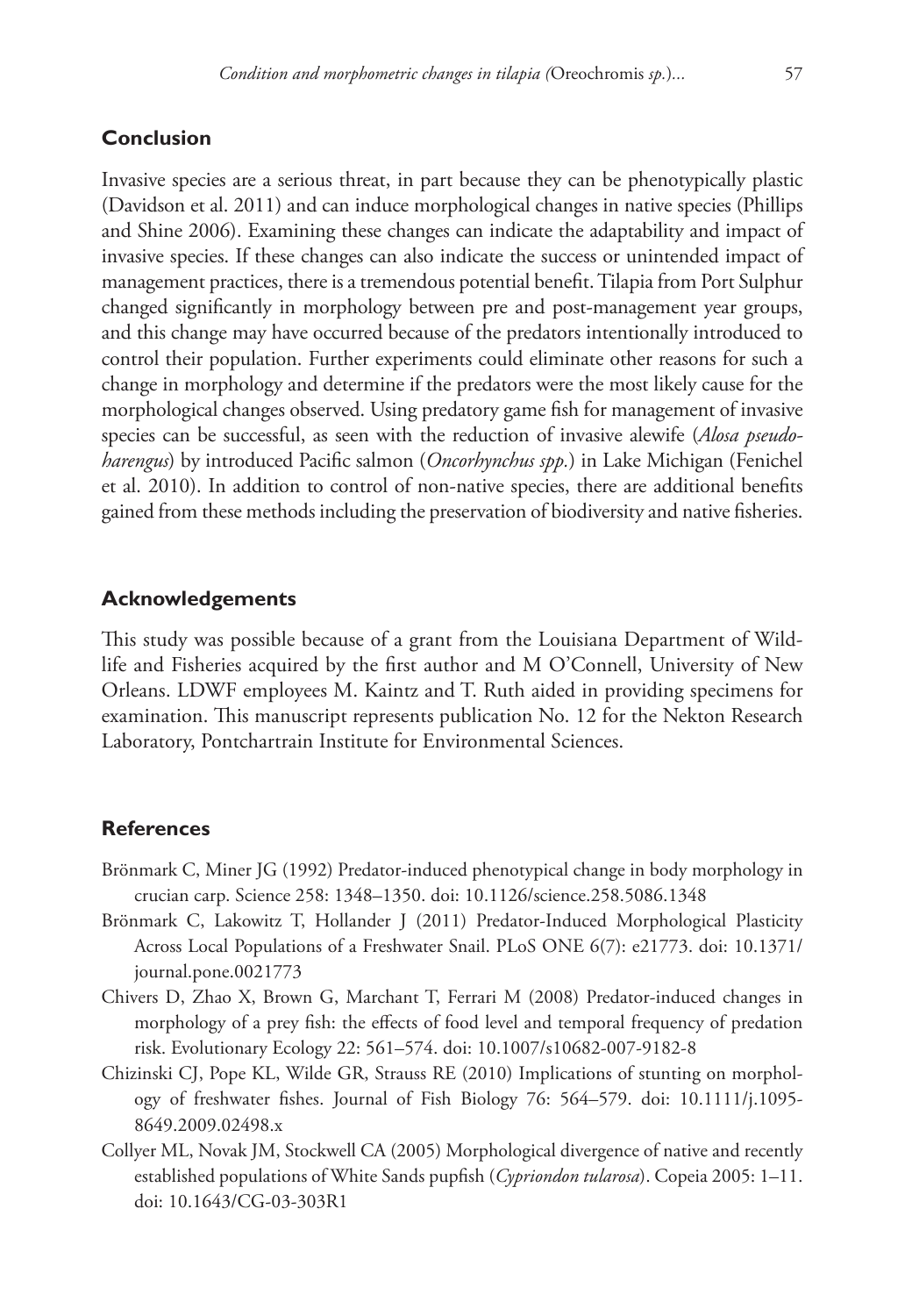- Fenichel EP, Horan RD, Bence JR (2010) Indirect Management of Invasive Species Through Bio-Controls: A Bioeconomic Model of Salmon and Alewife in Lake Michigan. Resource and Energy Economics 32: 500–518. [doi: 10.1016/j.reseneeco.2010.04.002](http://dx.doi.org/10.1016/j.reseneeco.2010.04.002)
- Firmat C, Schliewen UK, Losseau M, Alibert P (2012) Body shape differentiation at global and local geographic scales in the invasive cichlid *Oreochromis mossambicus*. Biological Journal of the Linnean Society 105: 369–381. [doi: 10.1111/j.1095-8312.2011.01802.x](http://dx.doi.org/10.1111/j.1095-8312.2011.01802.x)
- Georgakopoulou E, Sfakianakis DG, Kouttouki S, Divanach P, Kentouri M, Koumoundouros G (2007) The influence of temperature during early life on phenotypic expression at later ontogenetic stages in sea bass. Journal of Fish Biology 70: 278–291. [doi: 10.1111/j.1095-](http://dx.doi.org/10.1111/j.1095-8649.2007.01305.x) [8649.2007.01305.x](http://dx.doi.org/10.1111/j.1095-8649.2007.01305.x)
- Grant PR, Grant BR (2002) Unpredictable evolution in a 30-year study of Darwin's finches. Science 296: 707–711. [doi: 10.1126/science.1070315](http://dx.doi.org/10.1126/science.1070315)
- Green CC, Kelso WE, Kaller MD, Gautreaux KM, Kelly DG (2012) Potential for Naturalization of Nonidigenous Tilapia *Oreochromis* sp. in Coastal Louisiana Marshes Based on Integrating Thermal Tolerance and Field Data. Wetlands 32: 717–723. [doi: 10.1007/s13157-](http://dx.doi.org/10.1007/s13157-012-0304-x) [012-0304-x](http://dx.doi.org/10.1007/s13157-012-0304-x)
- Hirpo LA (2012) Breeding Season and Condition Factor of *Oreochromis niloticus* in Leke Babogaya, Ethiopia. International Journal of Agricultural Sciences 2(3): 116–120
- Imre I, Mclaughlin RL, Noakes DL (2002) Phenotypic plasticity in brook char (*Salvelinus fontinalis*): changes in caudal fin induced by water flow. Journal of Fish Biology 61: 1171– 1181. [doi: 10.1111/j.1095-8649.2002.tb02463.x](http://dx.doi.org/10.1111/j.1095-8649.2002.tb02463.x)
- Klingenberg C, Barluenga M, Meyer A (2003) Body shape variation in cichlid fishes of the *Amphilophus citrinellus* species complex. Biological Journal of the Linnean Society 80: 397–408. [doi: 10.1046/j.1095-8312.2003.00246.x](http://dx.doi.org/10.1046/j.1095-8312.2003.00246.x)
- Klingenberg CP (2011) MorphoJ: an integrated software package for geometric morphometrics. Molecular Ecology Resources 11: 353–357. [doi: 10.1111/j.1755-0998.2010.02924.x](http://dx.doi.org/10.1111/j.1755-0998.2010.02924.x)
- Langerhans RB, Layman CA, Shokrollahi AM, DeWitt TJ (2004) Predator-driven phenotypic diversification in *Gambusia affinis*. Evolution 58: 2305–2318.
- Mitteroecker P, Bookstein F (2011) Linear Discrimination, Ordination, and the Visualization of Selection Gradients in Moddern Morphometrics. Evolutionary Biology 38: 110–114. [doi: 10.1007/s11692-011-9109-8](http://dx.doi.org/10.1007/s11692-011-9109-8)
- R Core Team (2012) R: A language and environment for statistical computing. R Foundation for Statistical Computing, Vienna, Austria. ISBN 3–900051–07–0 [http://www.R-project.](http://www.R-project.org) [org](http://www.R-project.org)/
- Rohlf FJ, Slice D (1990) Extensions of the Procrustes method for the optimal superimposition of landmarks. Systematic Zoology 39: 40–59. [doi: 10.2307/2992207](http://dx.doi.org/10.2307/2992207)
- Rohlf FJ, Marcus LF (1993) A revolution in morphometrics. Trends in Ecology and Evolution 8: 129–132. [doi: 10.1016/0169-5347\(93\)90024-J](http://dx.doi.org/10.1016/0169-5347(93)90024-J)
- Rohlf FJ (2005) tpsDig, digitize landmarks and outline, version 2.05. Department of Ecology and Evolution, State University of New York at Stony Brook.
- Shao Y, Wang J, Qiao Y, He Y, Cao W (2007) Morphological variability between wild populations and inbred stocks of a Chinese minnow, *Gobiocypris rarus*. Zoological Science 24: 1094–1102. [doi: 10.2108/zsj.24.1094](http://dx.doi.org/10.2108/zsj.24.1094)